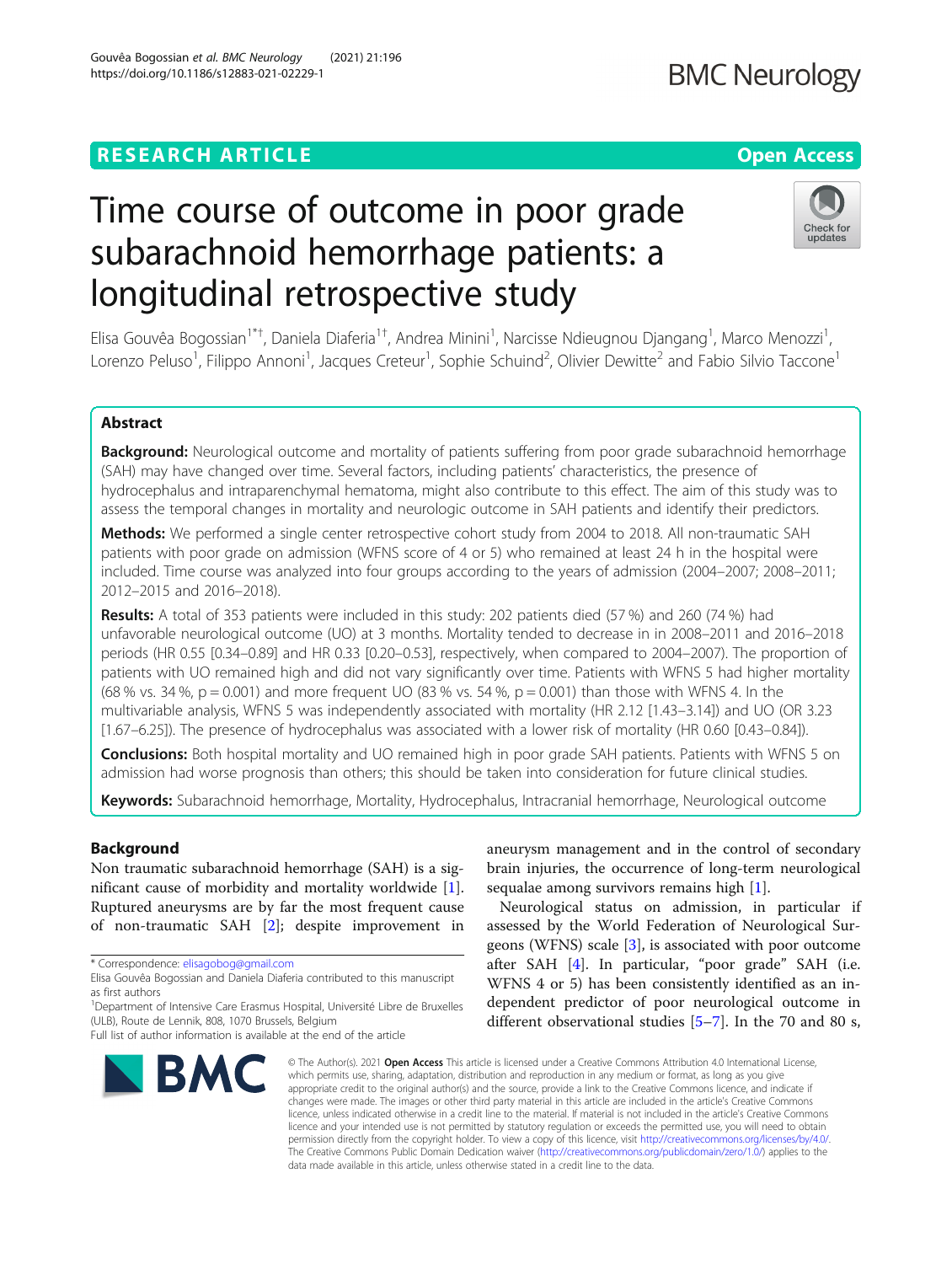only 13 % of poor grade SAH patients presented with long-term good neurological recovery [\[8](#page-8-0)–[10\]](#page-8-0); in the following decades, good neurological recovery increased up of 30% of admitted patients  $[5, 11–15]$  $[5, 11–15]$  $[5, 11–15]$  $[5, 11–15]$  $[5, 11–15]$  $[5, 11–15]$ . This finding could be ascribed to several factors, such as the development of accurate diagnostic tools to rapidly identify the culprit aneurysm, the widespread use of nimodipine as prophylactic neuroprotective therapy, early treatment of the ruptured aneurysm and the development of specialized neuro-intensive care units [[16](#page-9-0)]. Nevertheless, in the last 15 years, the proportion of SAH patients with poor grade on admission and who subsequently will be discharged with intact neurological outcome appears unchanged [[7,](#page-8-0) [17](#page-9-0), [18](#page-9-0)].

Secondary brain injury, especially the occurrence of delayed cerebral ischemia (DCI), is an important preventable cause of poor outcome in SAH patients [\[19](#page-9-0)]. The application of multimodal monitoring for early detection and the development of new and more aggressive therapeutic strategies, such as chemical or mechanical angioplasty to treat vasospasm, could contribute to the reduction of brain damage in this setting [\[20](#page-9-0)]. Moreover, initial poor clinical neurological status due to acute hydrocephalus may not have the same impact on neurological recovery as brain edema or large intracranial bleeding following SAH [\[21\]](#page-9-0). Additionally, a recent study demonstrated that patients with intraparenchymal hematoma have worse neurological outcome and should be taken into account when prognosticating poor grade SAH patients [\[22](#page-9-0)].

Considering the complexity of several prognostic factors in SAH patients, the primary aim of this study was to assess the temporal changes in mortality and of longterm neurologic outcome in non-traumatic SAH patients admitted to a referral center over the last 15 years. Secondary outcomes included: (a) predictors of mortality and unfavorable neurological outcome; (b) differences in the combination of WFNS 4 or 5, hydrocephalus and intraparenchymal hematoma on patients' outcome.

# Methods

### Study population

This is a retrospective, single-center cohort study conducted in the Intensive Care Unit (ICU) of Erasmus Hospital, Brussels, Belgium. This study was approved by the local ethics committee (P2019/649), which waived the need of informed consent. All adult patients (> 18 years) admitted to the ICU after a non-traumatic SAH (i.e. including not only aneurysmal SAH but also bleeding secondary to arteriovenous malformation or sine materia) from January 2004 to December 2018 were eligible for screening. We included only patients with poor clinical grade at presentation, defined by a WFNS scale of 4 or 5 points [\[3](#page-8-0)], who remained at least 24 h in the ICU.

#### Data collection

Demographic data were recorded, including sex and gender of patients, history of hypertension, chronic obstructive pulmonary disease (COPD), heart disease, liver cirrhosis, chronic renal failure, cancer, immunosuppressive therapy, and previous neurological disease. Clinical status on admission was evaluated using the Glasgow Coma Scale (GCS) [[23\]](#page-9-0) and the WFNS score. Severity of the disease was assessed using the acute physiology and chronic health evaluation (APACHE) II score [\[24\]](#page-9-0) and the sequential organ failure assessment (SOFA) score on admission [[25](#page-9-0)]; the severity of the initial bleeding was assessed from the initial head computed tomography  $(CT)$  scan, using the Fisher scale  $[26]$  $[26]$ . The type of treatment (i.e., endovascular vs. surgical - in case an aneurysm was identified), the need for intracranial pressure (ICP) monitoring, brain tissue oxygenation monitoring ( $PbtO<sub>2</sub>$ ), continuous EEG and external ventricular derivation (EVD) were recorded.

Daily treatments, including the use of vasopressors or inotropic agents, extracorporeal membrane oxygenation (ECMO) and continuous renal replacement therapy (CRRT) were recorded. We also recorded the development of brain-specific complications, such as: rebleeding, intracranial hypertension (ICHT), cerebral vasospasm, DCI, hydrocephalus and seizures. Definition of such complications have been reported elsewhere [[27\]](#page-9-0). We also collected data regarding ICHT management (i.e. osmotic therapy, decompressive craniectomy, hypothermia, barbiturates, hyperventilation). Also, data on prophylaxis and management of vasospasm (i.e., oral nimodipine, intra-arterial nimodipine, induced hypertension and cerebral angioplasty) were collected. Patients in whom nimodipine prophylaxis had to be interrupted before 21 days from SAH onset (i.e. due to severe hemodynamic instability) were considered as not having received the treatment. Both ICU and hospital mortality and neurological outcome at 3 months were collected. Neurologic outcome was assessed using the Glasgow outcome scale at 3 months (GOS: 1 = Severe injury or death without recovery of consciousness,  $2 =$  Severe damage with prolonged state of unresponsiveness and a lack of higher mental functions, 3 = Severe injury with permanent need for help with daily living,  $4 = No$  need for assistance in everyday life, employment is possible but may require special equipment, 5 = Light damage with minor neurological and psychological deficits), which was routinely collected in the follow-up visit or estimated from medical reports. Unfavorable neurological outcome (UO) was defined as GOS 1–3. To allow the analysis of mortality and UO over time, we separated different years of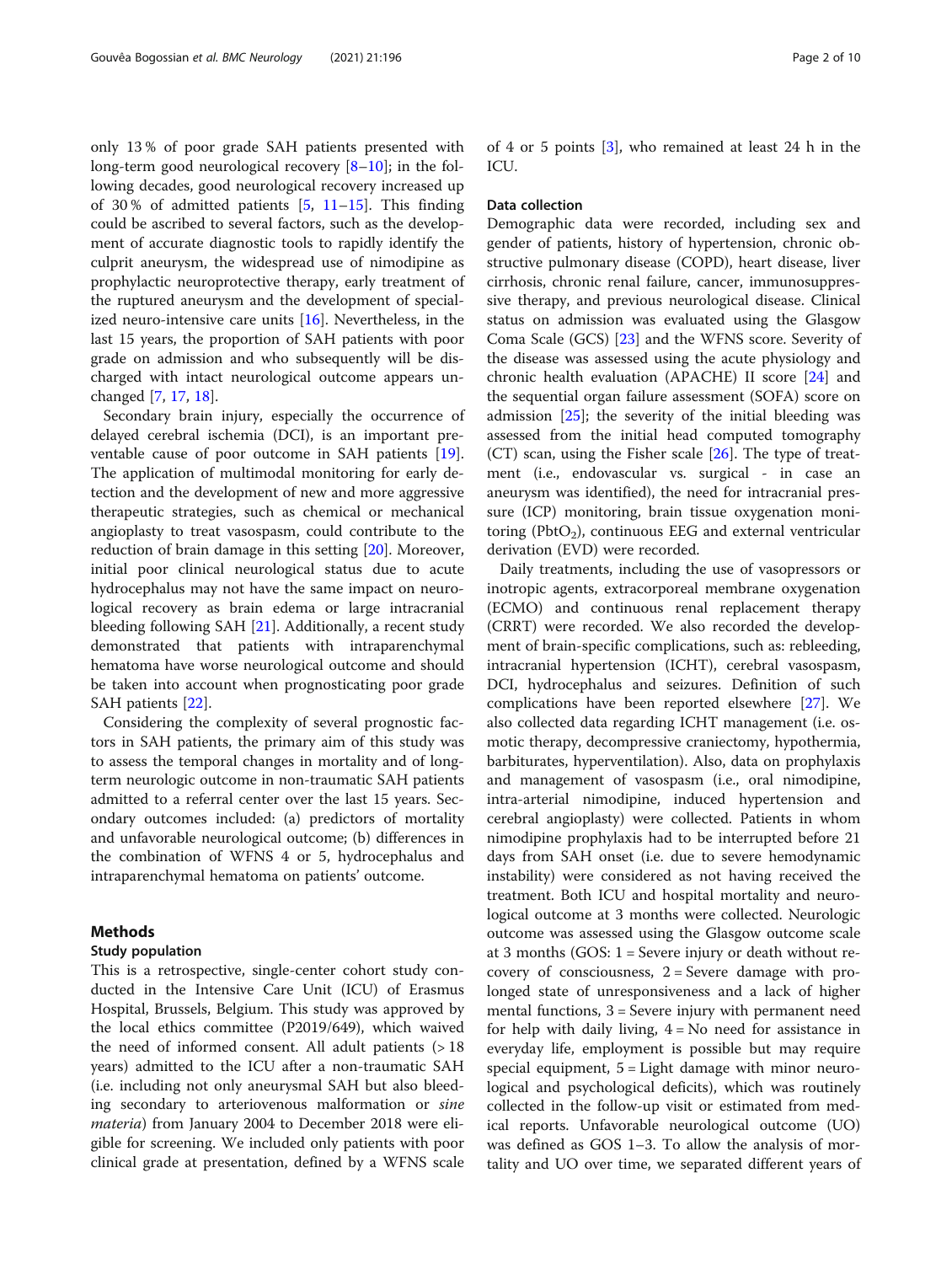# **Outcomes**

Primary outcomes were hospital mortality rates and neurological outcome assessed by GOS at 3 months of each year from 2004 to 2018 and during the four periods described above.

Secondary outcomes included : (a) the identification of possible predictors of hospital mortality and unfavorable neurological outcome in 3 months; (b) Differences in outcome (mortality and neurological outcome in 3 months) of patients with WFNS 5 compared to WFNS 4; (c) impact of hydrocephalus and intraparenchymal hematoma on patients' outcome.

# Statistical analysis

Descriptive statistics were computed for all study variables. Categorical data are presented as both as numbers and as percentages. Continuous data are presented as mean (± standard deviation) or median (25th − 75th percentiles), according to the distribution pattern of each variable. Differences between groups were assessed using a χ-square or Fisher's exact test for categorical variables. For normally distributed continuous variables we used t-Student or ANOVA and, for asymmetrically distributed continuous variables, we applied the Mann-Whitney test or Kruskal-Wallis test. A Cox regression model was used to calculate the hazard ratios (HR) and 95 % confidence intervals (CIs) for factors related to hospital mortality. Colinearity was checked before modelling. The following variables were included in the model: period of time (2004–2007; 2008–2011; 2012 − 2005; 2016–2018), WFNS score, hydrocephalus and intraparenchymal hematoma and adjusted for known factors associated with mortality. Multivariable logistic regression was performed to calculate adjusted odds ratios (ORs) with 95 % CIs of poor neurological outcome. Colinearity between variables was checked before modeling. The following variables were included in the model: period of time (2004–2007; 2008–2011; 2012 − 2005; 2016–2018), WFNS score, hydrocephalus and intraparenchymal hematoma and were adjusted by known factors related to poor neurological outcome. We used the Hosmer-Lemeshow test to assess the goodness-of-fit of the model. A  $p < 0.05$  was considered as statistically significant. Statistical analyses were performed using IBM SPSS Statistics 26.

# Results

# Study population

On a total of 1166 SAH admitted to the ICU over the study period, 348 were of traumatic origin and 465 had a WFNS of 1 to 3 on admission, leaving 353 (30 %) patients eligible for the final analysis (Fig. 1). Of those 114 (32 %) patients were classified as WFNS 4 and 239 (68 %) patients as WFNS 5. An aneurysm was identified in 298 (84 %) patients; 8 (2 %) patients had an arteriovenous malformation and no cause was identified in 48 patients (14 %). Of those 114 (32 %) patients were classified as WFNS 4 and 239 (68 %) patients as WFNS 5. Overall hospital mortality was 57 % (202/353); of those, 39 (19 % of all deaths) were WFNS 4 and 163 (81 % of all deaths) were WFNS 5. UO was observed in 260 patients (74 %); of those, 61 (24 % of all UO) were WFNS 4 and 199 (77 % of all UO) were WFNS 5.

#### Characteristics of the study population over time

Characteristics of the study population are shown in Table [1.](#page-3-0) Severity of disease, as indicated by the APAC HE II and SOFA scores on admission, significantly increased over time. Also, the overall Glasgow Coma Scale was lower in the third and fourth period compared to others. There was a progressive decrease over time in the number of patients having previous neurological disease, cancer, smoking or drug abuse; however, the number of patients being treated with vasopressors increased over time as well as the proportion of patients with hydrocephalus on admission, in particular in the third period. The use of CRRT was rare (< 2 % over time). The proportion of patients with WFNS 5 increased

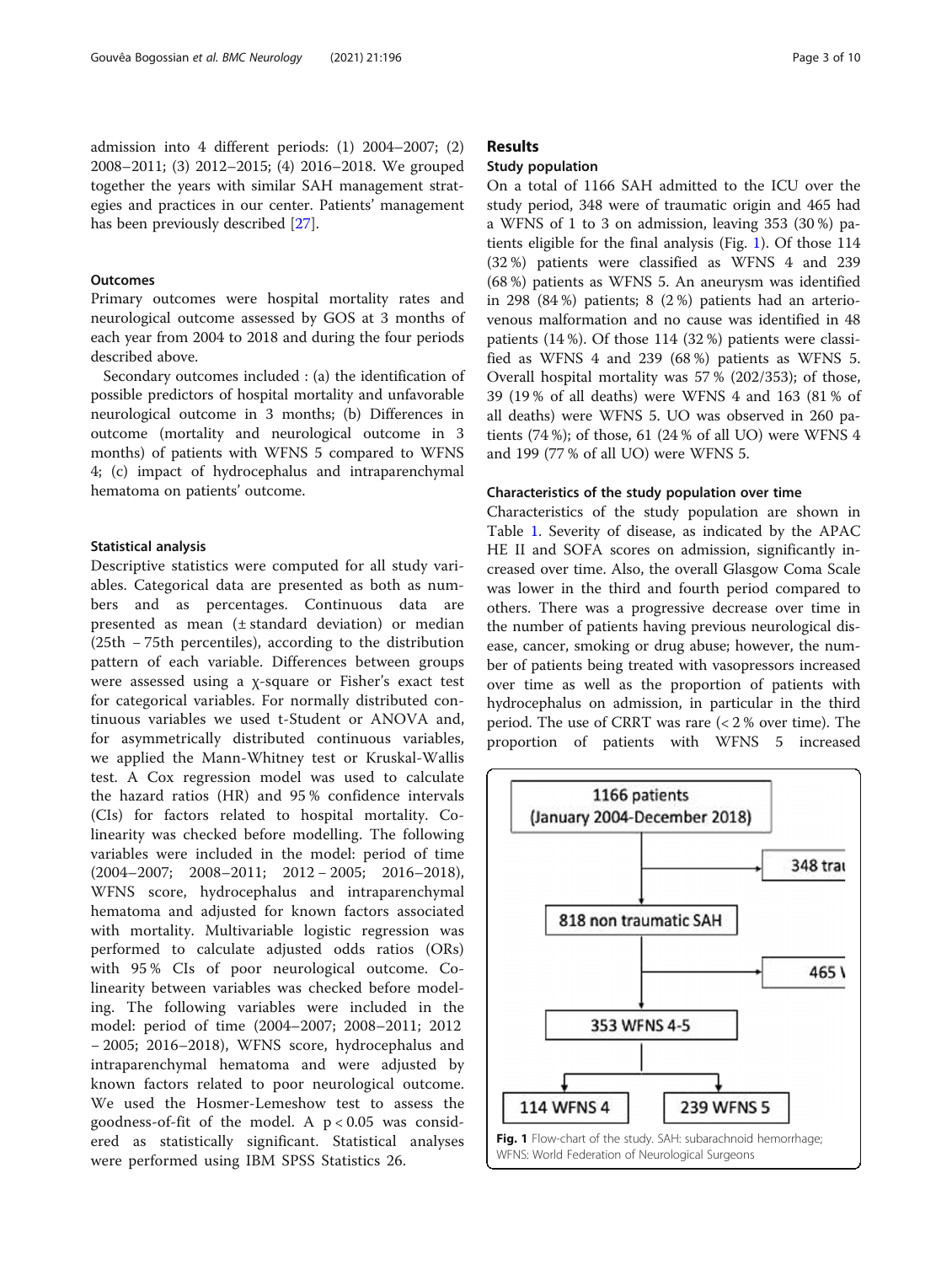<span id="page-3-0"></span>Table 1 Characteristic of the population with poor grade subarachnoid hemorrhage (SAH) during the four different study periods. Data are presented as mean  $(\pm$  SD), median (IQRs) or counts (%)

|                                                 | All patients<br>$N = 353$ | $2004 - 2007$ (N = 69) | 2008-2011<br>$(N = 71)$ | 2012-2015<br>$(N = 116)$ | 2016-2018<br>$(N = 97)$ | p value |
|-------------------------------------------------|---------------------------|------------------------|-------------------------|--------------------------|-------------------------|---------|
| Age, years                                      | 57 $(\pm 14)$             | 60 $(\pm 16)$          | 56 $(\pm 11)$           | 57 ( $\pm$ 14)           | 54 $(\pm 15)$           | 0.08    |
| Male gender, n (%)                              | 149 (42)                  | 29 (42)                | 26 (37)                 | 48 (42)                  | 46 (47)                 | 0.57    |
| APACHE score                                    | $18(16-21)$               | $16(13-19)$            | $18(15-20)$             | $19(17-21)$              | $21(18-24)$             | < 0.001 |
| SOFA score                                      | $8(5-10)$                 | $6(4-7)$               | $6(5-9)$                | $8(6-10)$                | $9(7-10)$               | < 0.001 |
| Glasgow coma scale                              | $4(3-7)$                  | $6(3-10)$              | $7(3-9)$                | $3(3-6)$                 | $3(3-6)$                | < 0.001 |
| WFNS 5, n (%)                                   | 239 (68)                  | 34 (49)                | 38 (54)                 | 92 (79)                  | 75 (77)                 | < 0.001 |
| Fisher scale 3 or 4 points, n (%)               | 330 (94)                  | 64 (93)                | 70 (99)                 | 115 (99)                 | 81 (84)                 | 0.03    |
| Aneurysm, n (%)                                 | 288 (82)                  | 54 (78)                | 56 (79)                 | 93 (80)                  | 85 (88)                 | 0.34    |
| Hypertension, n (%)                             | 146 (41)                  | 35(51)                 | 19(27)                  | 51(44)                   | 41(42)                  | 0.03    |
| Diabetes mellitus, n (%)                        | 35 (10)                   | 9(13)                  | 9(13)                   | 9(8)                     | 8(8)                    | 0.52    |
| Heart disease, n (%)                            | 52 (15)                   | 13 (19)                | 10(14)                  | 17(15)                   | 12(12)                  | 0.71    |
| Previous neurological disease, n (%)            | 44 (12)                   | 13 (19)                | 4(6)                    | 20 (17)                  | 7(7)                    | 0.02    |
| Chronic kidney disease, n (%)                   | 7(2)                      | 1(1)                   | 0                       | 2(2)                     | 4(4)                    | 0.28    |
| COPD, n (%)                                     | 27(8)                     | 4(6)                   | 5(7)                    | 8(7)                     | 10(10)                  | 0.70    |
| Corticosteroid use, n (%)                       | 13(4)                     | 1(1)                   | 3(4)                    | 4(3)                     | 5(5)                    | 0.65    |
| Cancer, n (%)                                   | 30 (9)                    | 12(17)                 | 4(6)                    | 8(7)                     | 6(6)                    | 0.03    |
| Cirrhosis, n (%)                                | 8(2)                      | 2(3)                   | 1(1)                    | 2(2)                     | 3(3)                    | 0.85    |
| Alcohol, n (%)                                  | 64 (18)                   | 22(32)                 | 11(16)                  | 13(11)                   | 18 (19)                 | 0.005   |
| Smoking, n (%)                                  | 79 (22)                   | 35 (51)                | 5(7)                    | 20(17)                   | 19 (20)                 | < 0.001 |
| Drug abuse, n (%)                               | 22(6)                     | 15(22)                 | 1(1)                    | 3(3)                     | 3(3)                    | < 0.001 |
| Support Therapies                               |                           |                        |                         |                          |                         |         |
| Vasopressor use, n (%)                          | 256 (73)                  | 41 (60)                | 52 (73)                 | 77 (66)                  | 86 (89)                 | 0.001   |
| Inotropic use, n (%)                            | 55 (16)                   | 1(1)                   | 9(13)                   | 14(12)                   | 31 (32)                 | < 0.001 |
| ECMO $v-v$ , n $(\%)$                           | 3(1)                      | 0                      | 0                       | 1(1)                     | 2(2)                    | 0.41    |
| Mechanical ventilation, n (%)                   | 321 (91)                  | 59 (86)                | 65 (92)                 | 108 (93)                 | 89 (92)                 | 0.36    |
| CRRT, n (%)                                     | 3(1)                      | 1(1)                   | 0                       | 1(1)                     | 1(1)                    | 0.82    |
| Neurological monitoring and specific treatments |                           |                        |                         |                          |                         |         |
| Surgical treatment (clipping), n (%)            | 55 (16)                   | 11(16)                 | 11(16)                  | 14(12)                   | 19 (20)                 | 0.52    |
| Endovascular treatment, n (%)                   | 162 (46)                  | 31(45)                 | 40 (56)                 | 45 (39)                  | 46 (47)                 | 0.13    |
| ICP monitoring, n (%)                           | 264 (75)                  | 49 (71)                | 56 (79)                 | 80 (69)                  | 47 (49)                 | 0.14    |
| PbtO <sub>2</sub> monitoring, n $(\%)$          | 49 (14)                   | 0                      | 0                       | 2(2)                     | 47 (49)                 | < 0.001 |
| Continuous EEG monitoring, n (%)                | 220 (63)                  | 42 (61)                | 52 (73)                 | 62 (53)                  | 64 (66)                 | 0.04    |
| Vasospasm prophylaxis, n (%)                    | 235 (67)                  | 53 (77)                | 58 (82)                 | 75 (65)                  | 49 (51)                 | < 0.001 |
| Hyperventilation, n (%)                         | 168 (48)                  | 29 (42)                | 35 (49)                 | 57 (49)                  | 47 (49)                 | 0.78    |
| Osmotic therapy, n (%)                          | 158 (45)                  | 30(44)                 | 22 (31)                 | 58 (50)                  | 48 (50)                 | 0.05    |
| Decompressive craniectomy, n (%)                | 14 (4)                    | 2(3)                   | 3(4)                    | 3(3)                     | 6(6)                    | 0.56    |
| Barbituric coma, n (%)                          | 68 (19)                   | 13 (19)                | 13 (18)                 | 21 (18)                  | 21(22)                  | 0.92    |
| Hypothermia, n (%)                              | 46 (13)                   | 2(3)                   | 4(6)                    | 14(12)                   | 26 (27)                 | < 0.001 |
| Induced hypertension, n (%)                     | 128 (36)                  | 35 (51)                | 21(30)                  | 33 (28)                  | 39 (40)                 | 0.01    |
| Intra-arterial injection of nimodipine, n (%)   | 37(11)                    | 1(1)                   | 7(10)                   | 6(5)                     | 23 (24)                 | < 0.001 |
| Neurological complications                      |                           |                        |                         |                          |                         |         |
| Intraparenchymal hematoma, n (%)                | 153 (43)                  | 39 (57)                | 25 (35)                 | 41 (35)                  | 48 (50)                 | 0.01    |
| Seizure, n (%)                                  | 94 (27)                   | 14 (20)                | 26 (37)                 | 26 (22)                  | 28 (29)                 | 0.10    |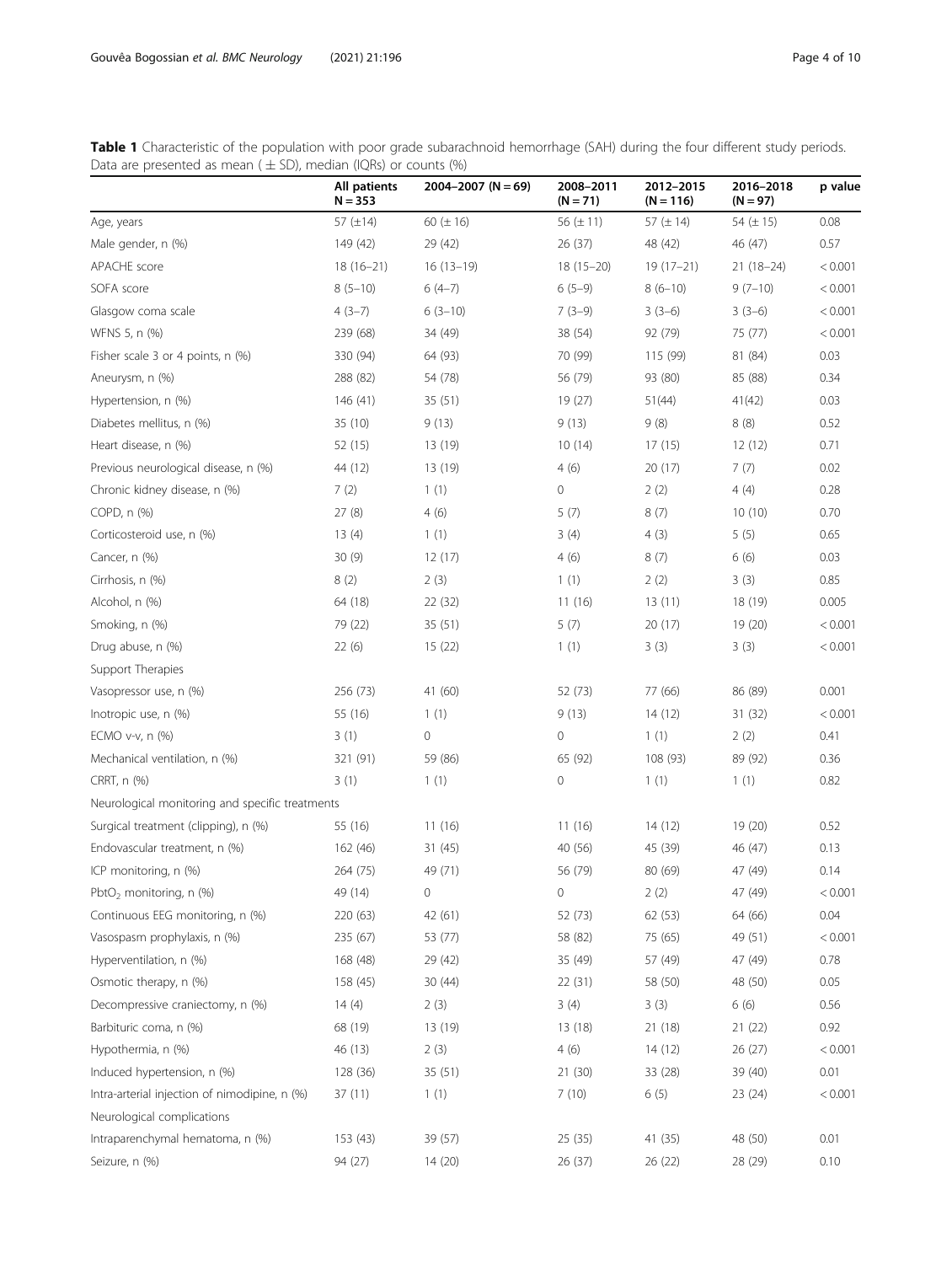|                                  | All patients<br>$N = 353$ | $2004 - 2007$ (N = 69) | 2008-2011<br>$(N = 71)$ | 2012-2015<br>$(N = 116)$ | 2016-2018<br>$(N = 97)$ | p value |
|----------------------------------|---------------------------|------------------------|-------------------------|--------------------------|-------------------------|---------|
| Rebleeding, n (%)                | 27(8)                     | 7(11)                  | 1(1)                    | 7(6)                     | 12(12)                  | 0.05    |
| Hydrocephalus, n (%)             | 150 (43)                  | 22(32)                 | 14(20)                  | 75 (65)                  | 39 (40)                 | 0.001   |
| Delayed cerebral ischemia, n (%) | 82 (23)                   | 27 (39)                | 15(21)                  | 17(15)                   | 23(24)                  | 0.002   |
| Intracranial hypertension, n (%) | 230 (65)                  | 48 (70)                | 42 (59)                 | 80 (69)                  | 60(62)                  | 0.40    |
| Outcomes                         |                           |                        |                         |                          |                         |         |
| UO, n (%)                        | 260 (74)                  | 51 (74)                | 50 (70)                 | 85 (73)                  | 90 (77)                 | 0.86    |
| GOS at 3 months, median (IQR)    | $1(1-4)$                  | $1(1-4)$               | $2(1-4)$                | $1(1-4)$                 | $1(1-3)$                | 0.42    |
| ICU LOS- days, median (IQR)      | $8(2-7)$                  | $7(2-15)$              | $10(3-16)$              | $6(1-16)$                | $9(2-21)$               | 0.11    |
| Hospital LOS- days, median (IQR) | $13(2-35)$                | $9(2-34)$              | $13(3-35)$              | $10(1-28)$               | $20(2-44)$              | 0.06    |
| ICU mortality, n (%)             | 195 (56)                  | 43 (62)                | 33(47)                  | 70 (60)                  | 49 (51)                 | 0.13    |
| Hospital mortality, n (%)        | 202 (57)                  | 45 (65)                | 35 (49)                 | 73 (63)                  | 49 (51)                 | 0.07    |

<span id="page-4-0"></span>Table 1 Characteristic of the population with poor grade subarachnoid hemorrhage (SAH) during the four different study periods. Data are presented as mean ( $\pm$  SD), median (IORs) or counts (%) (Continued)

APACHE score Acute Physiology and Chronic Health Evaluation; SOFA score Sequential Organ Failure Assessment; GCS Glasgow coma scale; WFNS World Federation of Neurological surgeons; ICU Intensive Care Unit; SD standard deviation; IQR interquartile range; ECMO v-v venous-venous extracorporeal membrane oxygenation; CRRT renal replacement therapy; ICP intracranial pressure; PbtO<sub>2</sub> partial pressure of brain tissue oxygen; EEG electroencephalogram; LOS length of stay

significantly over time. The use of multimodal neuromonitoring and the intensity of therapies also increased over time.

Changes in mortality and neurological outcome over time Hospital mortality and the percentage of patients with unfavorable neurological outcome did not vary significantly over the years as shown in Fig. 2b. When analyzing survival data according to year groups there was a reduction in hospital mortality in the second and fourth period but not in the third period, where the mortality rate is similar to baseline

(2004–2007: 45/69, 65 %; 2008–2011: 35/71, 49 %; 2012–2015: 73/116; 63 %; 2016–2018: 49/97, 51 %;  $p = 0.07$  – Fig. 2b). Non survivors were older, had a worse neurological status at presentation and were more severely ill, as demonstrated by the APACHE and SOFA score on admission. These patients also had more comorbidities and developed more neurological complications such as rebleeding, hydrocephalus and intracranial hypertension (Supplemental Table  $S1$  $S1$ ). In the Cox regression model, being admitted in 2008–2011 (HR 0.55 [95 % CI 0.34–0.89]) and 2016–2018 (HR 0.33 [95 % CI 0.20–0.53]) compared to being admitted in 2004–2007 were associated with a lower risk of mortality (Table [2\)](#page-5-0).



Fig. 2 Panel a) Proportion of non-survivors and of patients with UO over the years from 2004-2018. Panel b) Proportion of non-survivors and of patients with UO into the 4 study periods. P-values were calculated using qui-square test comparing the proportion of non survivors/ patients with poor outcome over time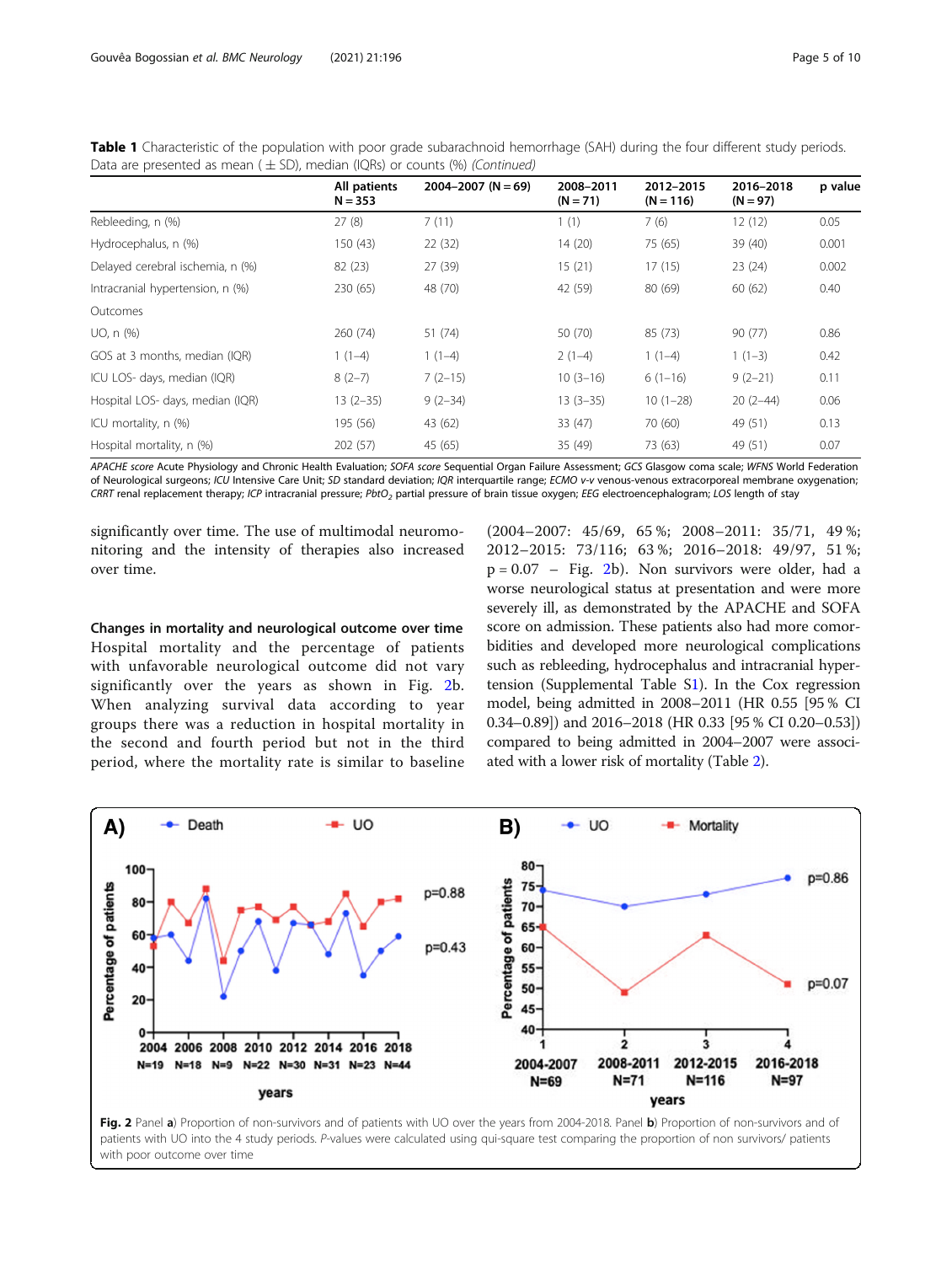<span id="page-5-0"></span>

|                           | Univariable analysis<br>HR (95 % CI) | P value | Multivariable analysis<br>HR (95 % CI) | P value |
|---------------------------|--------------------------------------|---------|----------------------------------------|---------|
| Age                       | $1.02(1.01 - 1.03)$                  | 0.002   | $1.02(1.00-1.03)$                      | 0.022   |
| SOFA score                | $1.18(1.12 - 1.24)$                  | 0.001   | $1.10(1.03 - 1.17)$                    | 0.006   |
| WFNS 5                    | 2.80 (1.97-3.98)                     | 0.001   | $2.12(1.43 - 3.14)$                    | 0.001   |
| Endovascular treatment    | $0.34(0.25 - 0.45)$                  | 0.001   | $0.51(0.36 - 0.73)$                    | 0.001   |
| Prophylactic nimodipine   | $0.29(0.22 - 0.38)$                  | 0.001   | $0.50(0.35 - 0.72)$                    | 0.001   |
| Intracranial hypertension | $4.80(3.23 - 7.12)$                  | 0.001   | $3.56(2.33 - 5.41)$                    | 0.001   |
| Rebleeding                | $2.09(1.35 - 3.23)$                  | 0.001   | $1.39(0.86 - 2.24)$                    | 0.174   |
| Hydrocephalus             | $0.63$ $(0.47 - 0.84)$               | 0.001   | $0.60(0.43 - 0.84)$                    | 0.002   |
| Seizures                  | $0.60(0.43 - 0.84)$                  | 0.003   | $0.84(0.58 - 1.20)$                    | 0.316   |
| Diabetes mellitus         | $0.56(0.32 - 0.96)$                  | 0.035   | $0.72(0.41 - 1.26)$                    | 0.254   |
| Heart disease             | $1.45(1.01 - 2.07)$                  | 0.045   | $1.36(0.90 - 2.06)$                    | 0.151   |
| Intraparenchymal hematoma | $1.01(0.76 - 1.33)$                  | 0.951   | $0.91(0.67 - 1.23)$                    | 0.545   |
| 2008-2011                 | $0.68$ $(0.44 - 1.06)$               | 0.090   | $0.55(0.34 - 0.89)$                    | 0.015   |
| 2012-2015                 | $1.01(0.69 - 1.46)$                  | 0.981   | $0.71(0.46 - 1.09)$                    | 0.117   |
| 2016-2018                 | $0.69(0.46 - 1.03)$                  | 0.072   | $0.33(0.20 - 0.53)$                    | 0.001   |

Goodness of fit: p = 0.37; WFNS world federation of neurological surgeons; HR hazard ratio; CI confidence interval. Values in bold represent statistical significance in the multivariable analysis

The proportion of patients with UO remained high over the study period (2004–2007: 51/69, 74 %; 2008– 2011: 50/71, 70 %; 2012–2015: 85/116, 73 %; 2016–2018 :90/97, 77 %;  $p = 0.86 - Fig. 2$ ). In the univariable analysis, the risks of UO, with 2004–2007 as references, did not decrease over time (2008–2011: OR 0.84 [95 % CI 0.40–1.76] − 2012–2015: 0.97 [95 % CI 0.49–1.90] − 2016–2018: OR 1.14 [0.56–2.32]).

Patients with UO at 3 months were older and more severely ill on admission and had a lower initial GCS score when compared to those with FO. They also required more support therapy and experienced more neurological complications such as rebleeding and intracranial hypertension (Supplemental Table [S1](#page-8-0)). In the multivariable analysis (Table 3), the studied period was not associated with UO.

#### Differences between WFNS 4 and WFNS 5 patients

Patients with WFNS 5 had a higher proportion of severe bleeding (i.e. Fisher scale 3 or 4), developed more frequently intracranial hypertension and required more aggressive therapeutic management than WFNS 4 patients (Supplemental Table [S2](#page-8-0)). Hospital mortality (163/239, 68 % vs. 39/114, 34 %; p < 0.001) and the occurrence of

**Table 3** Logistic regression for associated with poor neurologic outcome in 3 months (GOS 1-3)

|                           | Univariable analysis<br>OR (CI 95 %) | p-value | Multivariable analysis<br>OR (CI 95 %) | p-value |  |
|---------------------------|--------------------------------------|---------|----------------------------------------|---------|--|
| Age                       | $1.02(1.01 - 1.04)$                  | 0.013   | $1.04(1.01-1.06)$                      | 0.005   |  |
| WFNS 5                    | $4.32(2.62 - 7.13)$                  | 0.001   | $3.23(1.67 - 6.25)$                    | 0.001   |  |
| Intracranial hypertension | 10.14(5.87-17.51)                    | 0.001   | 10.15 (5.24-19.66)                     | 0.001   |  |
| Rebleeding                | 10.22(1.37-76.43)                    | 0.024   | 3.77 (0.46-30.56)                      | 0.215   |  |
| Hydrocephalus             | $0.64(0.40 - 1.03)$                  | 0.068   | $0.66$ $(0.32 - 1.33)$                 | 0.243   |  |
| Intraparenchymal hematoma | $1.02(0.63 - 1.64)$                  | 0.940   | $0.90(0.49 - 1.67)$                    | 0.747   |  |
| Endovascular treatment    | $0.31(0.19 - 0.51)$                  | 0.001   | $0.56(0.29 - 1.09)$                    | 0.087   |  |
| Prophylactic nimodipine   | 9.27(2.20-39.04)                     | 0.001   | $0.29(0.11 - 0.77)$                    | 0.013   |  |
| 2008-2011                 | $0.84(0.40 - 1.76)$                  | 0.645   | $1.12(0.44 - 2.85)$                    | 0.809   |  |
| 2012-2015                 | $0.97(0.49 - 1.90)$                  | 0.924   | $0.71(0.28 - 1.85)$                    | 0.487   |  |
| 2016-2018                 | $1.14(0.56 - 2.32)$                  | 0.727   | 1.26 (0.48-3.27)                       | 0.638   |  |

Goodness of fit: p = 0.73; WFNS world federation of neurological surgeons; values in bold represent statistical significance in the multivariable analysis. Age was included in the model as a continuous variable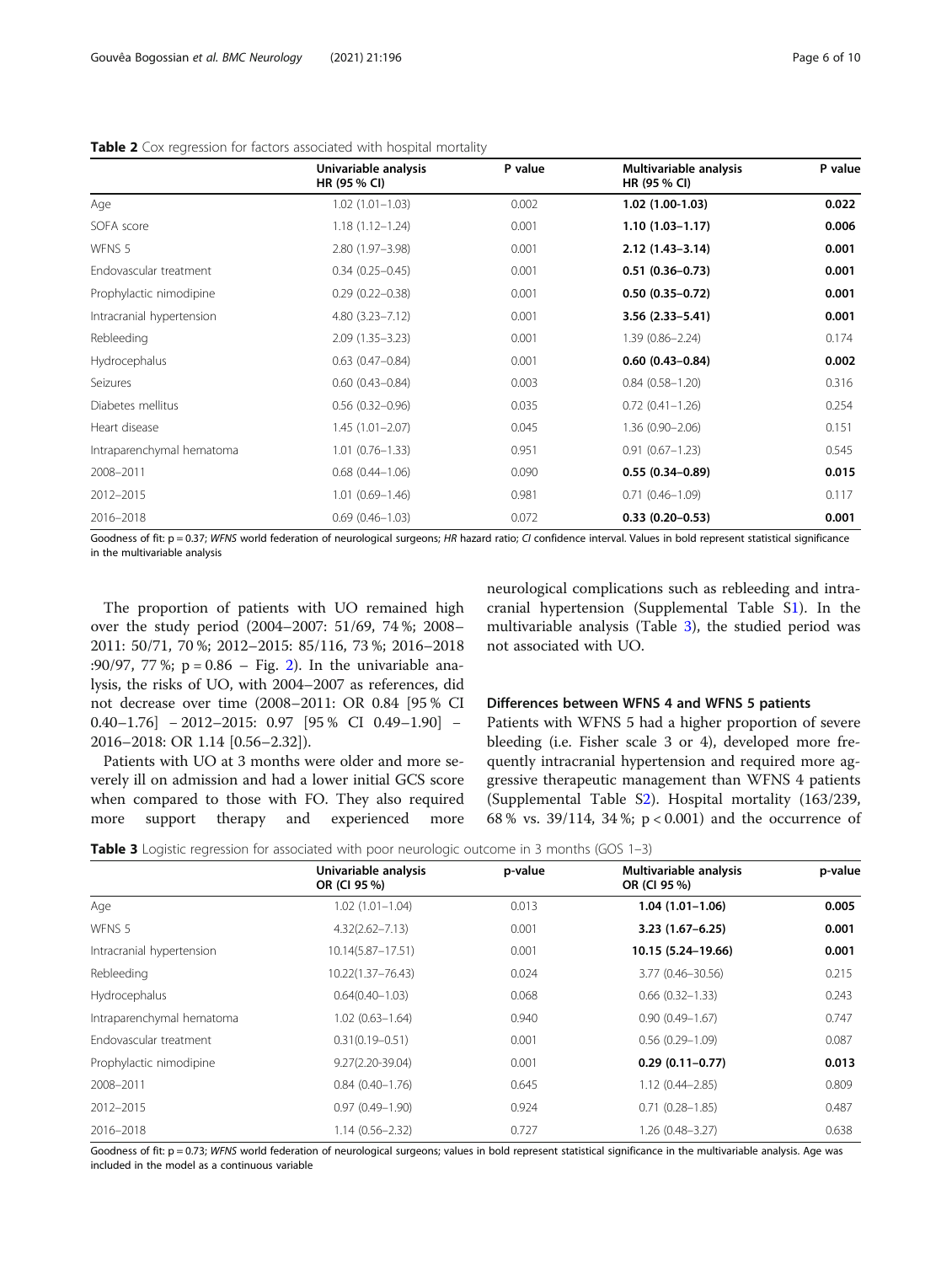# The impact of hydrocephalus and intraparenchymal hematoma on outcome

Of the 353 patients, 150 (43 %) developed hydrocephalus and were treated with external ventricular drainage. Patients with hydrocephalus had a lower likelihood of mortality (HR 0.60 [95 % CI 0.43–0.84) than others. Hydrocephalus was not associated with neurological outcome (OR 0.66 [95 % CI 0.32–1.33]).

Intraparenchymal hematoma on admission was present in 153/353 (43 %) patients. More than half of these patients (89/153, 58 %) died and 74 % (113/153) had UO; however, intraparenchymal hematoma was not independently associated with neither mortality (HR 0.91 [0.67–1.23]) or UO (OR 0.90 [0.49–1.67]).

The combination of WFNS score with hydrocephalus or intraparenchymal hematoma did not influence the higher mortality and UO rates in those with WFNS 5 on admission (Fig. 3).

# Discussion

In this study we have showed that there was no clear trend in reduction of mortality rates over the years and that the occurrence of UO remained high and unchanged in poor grade SAH patients. WFNS 5 and the absence of hydrocephalus were independent predictors of hospital mortality. WFNS 5 was also independently associated with UO. The presence of intracerebral hematoma and hydrocephalus did not significantly influence the high mortality and UO rates in WFNS 5 patients.

Several studies have reported worldwide a decrease in SAH mortality over time, regardless of the outcome used (i.e., at hospital discharge or at 30 days). Indeed, two meta-analysis including studies from Europe, Japan, China, USA, Chile, Australia and New Zealand have reported a decrease in mortality of approximately 0.8 and 0.9 % per year and from 1972 to 2002 and from 1980 to 2005, respectively [[28,](#page-9-0) [29](#page-9-0)]. In Australia, two retrospective studies have shown a decrease in mortality varying from 0.7 to 2.7% a year after SAH over time  $[30, 31]$  $[30, 31]$  $[30, 31]$  $[30, 31]$ . Similarly, mortality of SAH patients has decreased steadily between 1998 and 2007, regardless of the initial treatment of choice (i.e. surgical clipping or endovascular coiling) [[32\]](#page-9-0). In our study, we found a significant reduction in mortality from 2004 to 2007 to 2008–2011; however, mortality increased in 2012–2015 with similar rates to 2004–2007. The increase in mortality in the third period could be explained by the significant increase in the proportions of WFNS 5 compared to the second period and due to the high proportions of patients with intracranial hypertension. In fact, similar incidences of intracranial hypertension and subsequently mortality rates were observed in the first and third period. In the last studied period (2016–2018) mortality starts to fall again, despite the elevated proportions of WFNS 5 patients. This could be due to the implementation of new

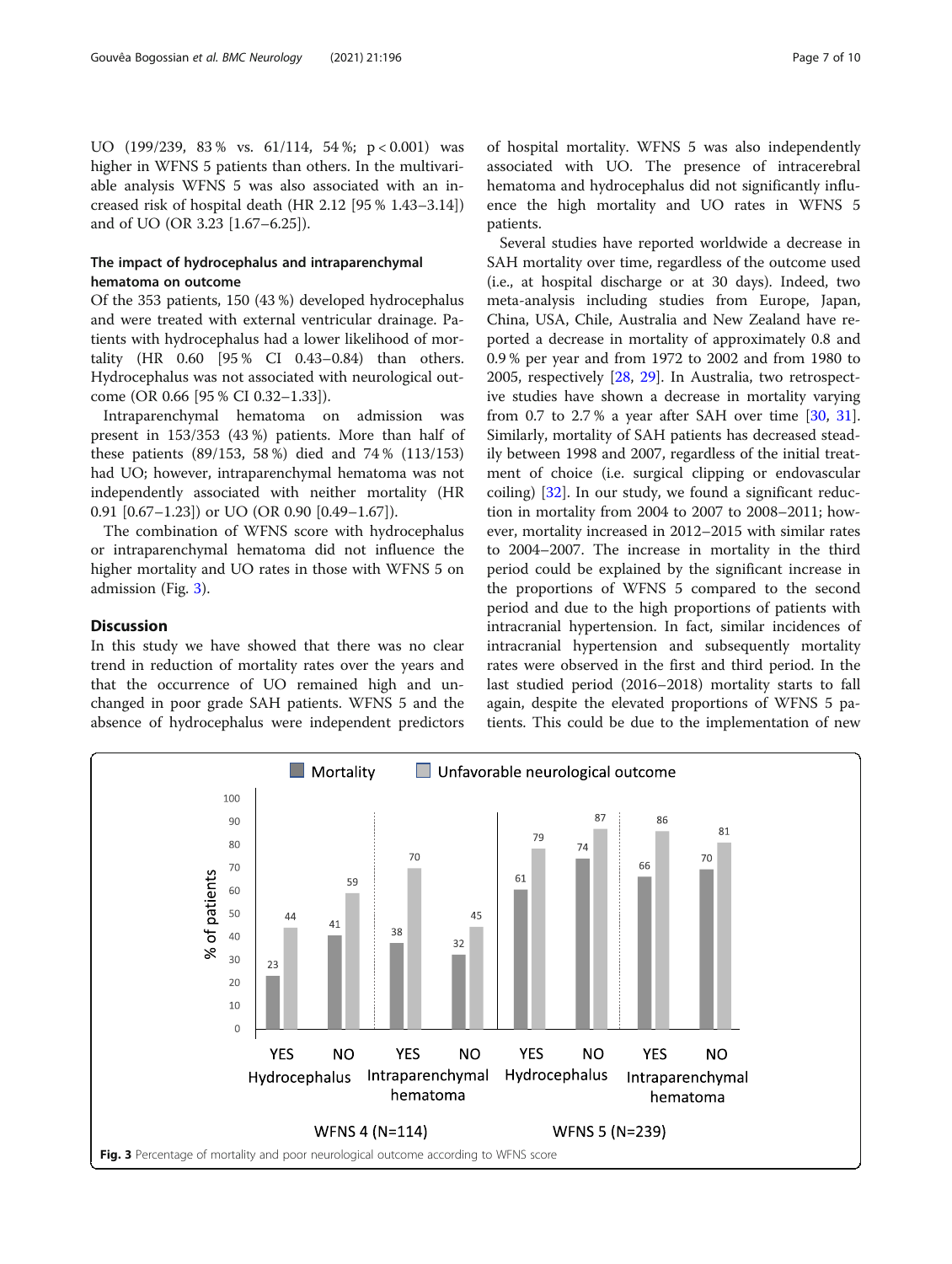neuromonitoring technologies, such as  $PbtO<sub>2</sub>$  catheters, or more aggressive therapies (i.e. intra-arterial vasodilators), which may have contributed to early diagnosis of neurological complications and a more adequate management of refractory cerebral vasospasm. This difference from what was reported in previous studies could be explained because these studies have frequently compared 80's and 90's with more recent decades, while we focused our data analysis in 2004–2018, where endovascular and surgical treatment were already well established; also, while previous studies often focused on SAH of all clinical severity on admission [\[32](#page-9-0)], we evaluated only poor grade patients, in whom the mortality rate is the highest and relevant improvement in patients' management might significantly influence patients' outcome over time. Of course, not all confounders could be adequately assessed in this retrospective longitudinal analysis; moreover, other series of SAH patients have reported unchanged mortality rates over the same period of time [[33,](#page-9-0) [34\]](#page-9-0).

Regarding functional neurological status, a study conducted in the UK including all WFNS grades showed a 50 % decrease in the occurrence of UO, which was assessed by the modified Rankin scale, comparing two distinct time periods (i.e. 1981–1986 vs. 2002–2008) [[28\]](#page-9-0). In the USA, a decrease in the proportion of patients with high disability was observed from 1998 to 2013 [\[35](#page-9-0)]. Similarly, in developing countries such as India, there was a significant decrease of patients with UO at 3 months, which was assessed by GOS, from 1996–2015; one of the main explanations for such findings was the improvement of neurosurgical services and overall therapies in this country [\[36](#page-9-0)]. However, when only patients with poor grade clinical status were considered, early interventions and aggressive treatment did not significantly reduce the high number of patients who were discharged with severe disability from the hospital [[7,](#page-8-0) [37,](#page-9-0) [38\]](#page-9-0). A meta-analysis also showed that in poor grade SAH patients there was an initial improvement of outcome form 70's to 90' but that there has been no further gain in terms of neurological recovery thereafter; this could be explained by the high proportion of WFNS 5 patients included in the studies [[20](#page-9-0)]. Our study reported similar results and underlined a very high occurrence of UO in WFNS 5 patients.

Our findings suggest that patients with poor grade SAH may not be an homogenous group; in particular, patients with WFNS 5 have a worse outcome than those with WFNS 4. This has been previously suggested in other studies [\[7](#page-8-0), [20](#page-9-0), [39\]](#page-9-0), but our study was designed to specifically investigate the differences in outcome between WFNS 4 and 5. The highest mortality and UO rates observed in WFNS 5 patients might be due to several factors, including the extension of the initial injury,

the severity of bleeding as well as the occurrence of early (i.e., intracranial hypertension) and late (i.e., DCI) brain complications. Future trials should focus on the pathophysiological mechanisms as the response to therapies of WFNS 4 and WFNS 5 patients separately to optimize therapeutic interventions in such patients, better stratify for the severity of disease and more accurately prognosticate their outcome.

We also investigated additional factors that could further aggravate or influence the poor outcome of WFNS 5 patients, such as hydrocephalus and the presence of intraparenchymal hematoma. We found that acute hydrocephalus did not increase the chance of death, possibly because clinical deterioration associated with hydrocephalus could promptly be treated with external ventricular derivation, which in many cases may resolve symptoms [[40\]](#page-9-0). In our cohort, all patients who had hydrocephalus were treated with external ventricular derivation (EVD); however, we do not have data regarding any neurological improvement after EVD insertion and we can only speculate that this would be the reason explaining why hydrocephalus was associated with a better neurological recovery. As such, the importance of early recognition and treatment of this condition should be highlighted and reported in future descriptive and interventional studies. As another study reported that hydrocephalus after SAH was associated with UO [\[41](#page-9-0)], this complication should be further studied in multicentric cohorts. In our study, we also reported a high prevalence of intraparenchymal hematoma. However, this had no impact on mortality or UO. A possible explanation is that hematoma evacuation surgery was performed in 82 % of patients and this might have reduced the risk of secondary brain injury [\[22](#page-9-0), [42](#page-9-0)]. Also, it is possible that the association of intraparenchymal hematoma with UO reported in other studies might be related to the decision of limiting aggressive therapies, including surgical drainage. Moreover, previous studies included all WFNS categories, while we specifically focused only on "poor grade" patients [[22,](#page-9-0) [43](#page-9-0)–[45\]](#page-9-0). Poor grade SAH is associated with intraparenchymal hematoma [\[42](#page-9-0), [43,](#page-9-0) [45](#page-9-0)]. Also, a study by Wan et al. have shown that while intraparenchymal hematoma is an important predictor of mortality after SAH, the significance of this association was reduced when adjusted by the initial WFNS score [[43\]](#page-9-0).

Potential limitations of the present study should be taken consideration. First, many additional variables could not be collected as data availability and quality can be challenging in retrospective studies covering a long period of time. Also, decision of specific therapies could have been influenced by the patient status, physician or family decisions and not solely on patient's severity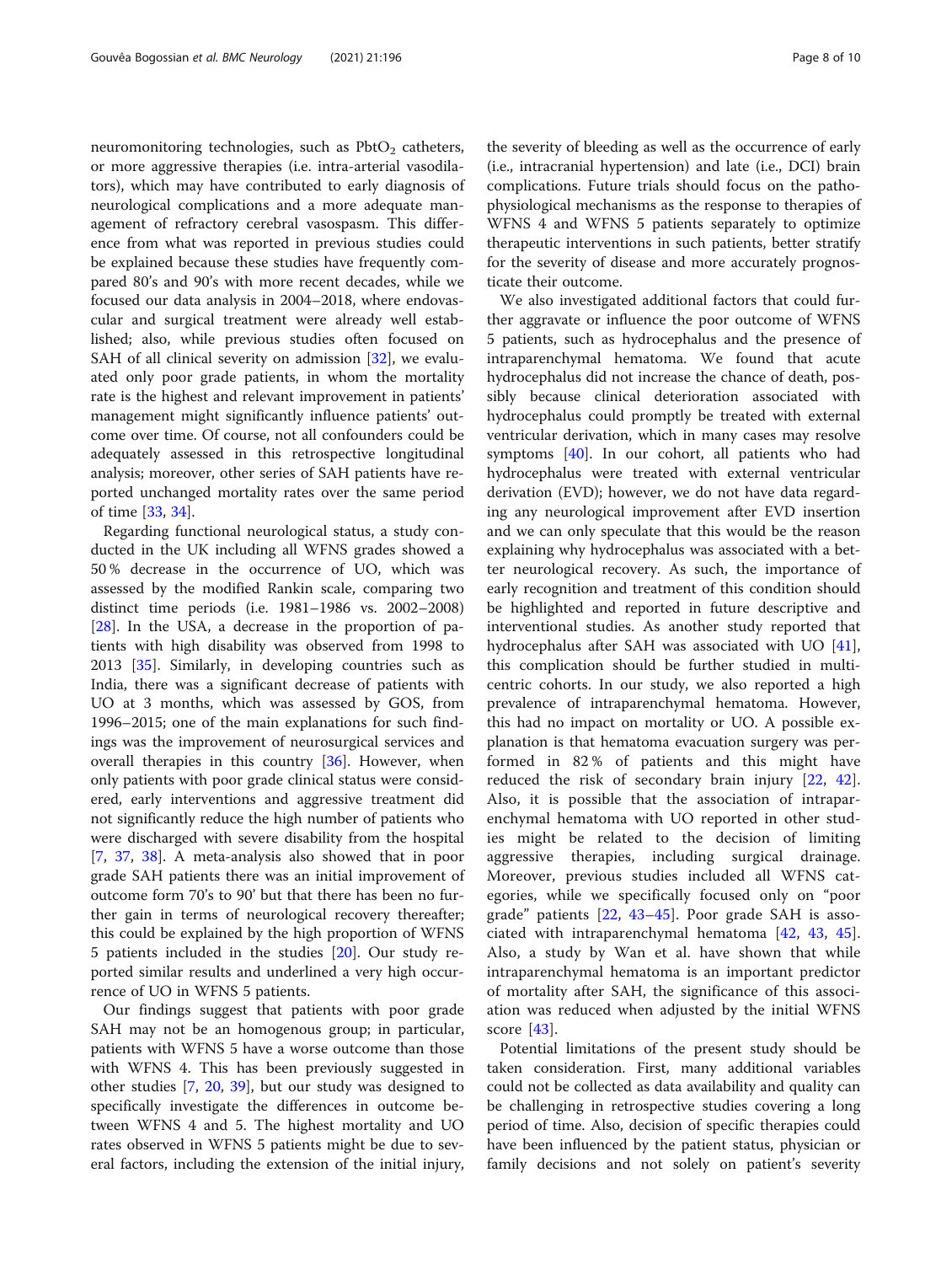<span id="page-8-0"></span>which may have affected outcome. Finally, the follow-up period for neurological outcome could have been prolonged to 6–12 months to better investigate the longterm evolution of such poor grade SAH patients.

# Conclusions

In this study, we have demonstrated that both mortality and unfavorable neurological outcome remained frequent in poor grade SAH patients. We have also shown that poor grade patients are not a homogenous group, and that patients with an initial WFNS grade of 5 experience worse prognosis than other poor grade patients; this should be taken into consideration for future clinical studies. Post-SAH acute hydrocephalus, when treated early, may be associated with reduced mortality in poor grade patients.

#### Abbreviations

APACHE: Acute physiology and chronic health evaluation; CI: Confidence interval; COPD: Chronic obstructive pulmonary disease; CRRT: continuous renal replacement therapy; CT: Computed tomography; DCI: Delayed cerebral ischemia; ECMO: Extracorporeal membrane oxygenation.; EVD: External ventricular derivation; GCS: Glasgow coma scale; GOS: Glasgow outcome scale; HR: Hazard ration; ICHT: Intracranial hypertension; ICP: Intracranial pressure; ICU: Intensive Care Unit; OR: Odds ratio; SAH: Subarachnoid hemorrhage; SOFA: Sequential organ failure assessment; UO: Unfavorable outcome; WFNS: World Federation of Neurological Surgeons

# Supplementary Information

The online version contains supplementary material available at [https://doi.](https://doi.org/10.1186/s12883-021-02229-1) [org/10.1186/s12883-021-02229-1.](https://doi.org/10.1186/s12883-021-02229-1)

Additional file 1

Additional file 2

#### Acknowledgements

We thank Hassane Njimi, PhD for his contribution in the statistical analysis.

#### Authors' contributions

EGB, FT and DD were responsible for the study concept and design; EB, DD, AM, NN, MM, LP, FA : acquisition of the data; EGB, DD, FT, JC, FA: analysis and interpretation of the data; EGB and DD: drafting of the manuscript; FT, JC, FA, OD, SS: critical revision of the manuscript for important intellectual content. All authors read and approved the final manuscript.

### Funding

This research did not receive any specific grant from funding agencies in the public, commercial, or not-for-profit sectors.

#### Availability of data and materials

The datasets used and/or analyzed during the current study available from the corresponding author on reasonable request.

# Declarations

#### Ethics approval and consent to participate

This study was approved by Erasme Hospital Ethics Committee under the protocol number P2019/649 approved 23/05/2019. Due to the retrospective nature of the study the need for informed written consent was waived.

# Consent for publication

Not applicable.

#### Competing interests

The authors declare that they have no competing interests.

#### Author details

<sup>1</sup>Department of Intensive Care Erasmus Hospital, Université Libre de Bruxelles (ULB), Route de Lennik, 808, 1070 Brussels, Belgium. <sup>2</sup>Department of Neurosurgery Erasmus Hospital, Université Libre de Bruxelles (ULB), Brussels, Belgium.

Received: 4 February 2021 Accepted: 6 May 2021 Published online: 13 May 2021

#### References

- 1. Mozaffarian D, Benjamin EJ, Go AS, Arnett DK, Blaha MJ, Cushman M, et al. Heart disease and stroke statistics–2015 update: a report from the American Heart Association. Circulation. 2015;131(4):e29–322. doi[:https://doi.org/10.11](https://doi.org/10.1161/CIR.0000000000000152) [61/CIR.0000000000000152.](https://doi.org/10.1161/CIR.0000000000000152)
- 2. Connolly ES Jr, Rabinstein AA, Carhuapoma JR, Derdeyn CP, Dion J, Higashida RT, et al. Guidelines for the management of aneurysmal subarachnoid hemorrhage: a guideline for healthcare professionals from the American Heart Association/american Stroke Association. Stroke. 2012;43 6: 1711–37. doi[:https://doi.org/10.1161/STR.0b013e3182587839.](https://doi.org/10.1161/STR.0b013e3182587839)
- 3. Teasdale GM, Drake CG, Hunt W, Kassell N, Sano K, Pertuiset B, et al. A universal subarachnoid hemorrhage scale: report of a committee of the World Federation of Neurosurgical Societies. J Neurol Neurosurg Psychiatry. 1988;51 11:1457. doi:[https://doi.org/10.1136/jnnp.51.11.1457.](https://doi.org/10.1136/jnnp.51.11.1457)
- 4. Rosengart AJ, Schultheiss KE, Tolentino J, Macdonald RL. Prognostic factors for outcome in patients with aneurysmal subarachnoid hemorrhage. Stroke. 2007;38 8:2315–21. doi:<https://doi.org/10.1161/STROKEAHA.107.484360>.
- Le Roux PD, Elliott JP, Newell DW, Grady MS, Winn HR. Predicting outcome in poor-grade patients with subarachnoid hemorrhage: a retrospective review of 159 aggressively managed cases. J Neurosurg. 1996;85 1:39–49. doi[:https://doi.org/10.3171/jns.1996.85.1.0039](https://doi.org/10.3171/jns.1996.85.1.0039).
- 6. Mocco J, Ransom ER, Komotar RJ, Schmidt JM, Sciacca RR, Mayer SA, et al. Preoperative prediction of long-term outcome in poor-grade aneurysmal subarachnoid hemorrhage. Neurosurgery. 2006;59 3:529 – 38; discussion – 38; doi[:https://doi.org/10.1227/01.NEU.0000228680.22550.A2.](https://doi.org/10.1227/01.NEU.0000228680.22550.A2)
- 7. Schuss P, Hadjiathanasiou A, Borger V, Wispel C, Vatter H, Guresir E. Poor-Grade Aneurysmal Subarachnoid Hemorrhage: Factors Influencing Functional Outcome–A Single-Center Series. World Neurosurg. 2016;85:125– 9. doi:[https://doi.org/10.1016/j.wneu.2015.08.046.](https://doi.org/10.1016/j.wneu.2015.08.046)
- 8. Hijdra A, Braakman R, van Gijn J, Vermeulen M, van Crevel H. Aneurysmal subarachnoid hemorrhage. Complications and outcome in a hospital population. Stroke. 1987;18 6:1061–7. doi:[https://doi.org/10.1161/01.str.18.6.1](https://doi.org/10.1161/01.str.18.6.1061) [061.](https://doi.org/10.1161/01.str.18.6.1061)
- 9. Ohno K, Suzuki R, Masaoka H, Monma S, Matsushima Y, Inaba Y. A review of 102 consecutive patients with intracranial aneurysms in a community hospital in Japan. Acta Neurochir (Wien). 1988;94(1–2):23–7. doi[:https://doi.](https://doi.org/10.1007/bf01406610) [org/10.1007/bf01406610](https://doi.org/10.1007/bf01406610).
- 10. Chyatte D, Fode NC, Sundt TM. Jr. Early versus late intracranial aneurysm surgery in subarachnoid hemorrhage. J Neurosurg. 1988;69 3:326–31. doi: <https://doi.org/10.3171/jns.1988.69.3.0326>.
- 11. Bailes JE, Spetzler RF, Hadley MN, Baldwin HZ. Management morbidity and mortality of poor-grade aneurysm patients. J Neurosurg. 1990;72 4:559–66. doi[:https://doi.org/10.3171/jns.1990.72.4.0559](https://doi.org/10.3171/jns.1990.72.4.0559).
- 12. Wilby MJ, Sharp M, Whitfield PC, Hutchinson PJ, Menon DK, Kirkpatrick PJ. Cost-effective outcome for treating poor-grade subarachnoid hemorrhage. Stroke. 2003;34 10:2508–11. doi[:https://doi.org/10.1161/01.STR.0000089922.](https://doi.org/10.1161/01.STR.0000089922.94684.13) [94684.13.](https://doi.org/10.1161/01.STR.0000089922.94684.13)
- 13. Taylor B, Harries P, Bullock R. Factors affecting outcome after surgery for intracranial aneurysm in Glasgow. Br J Neurosurg. 1991;5 6:591–600. doi: [https://doi.org/10.3109/02688699109002882.](https://doi.org/10.3109/02688699109002882)
- 14. Rordorf G, Ogilvy CS, Gress DR, Crowell RM, Choi IS. Patients in poor neurological condition after subarachnoid hemorrhage: early management and long-term outcome. Acta Neurochir (Wien). 1997;139 12:1143–51. doi: [https://doi.org/10.1007/bf01410974.](https://doi.org/10.1007/bf01410974)
- 15. Starke RM, Komotar RJ, Otten ML, Schmidt JM, Fernandez LD, Rincon F, et al. Predicting long-term outcome in poor grade aneurysmal subarachnoid haemorrhage patients utilising the Glasgow Coma Scale. J Clin Neurosci. 2009;16 1:26–31. doi:<https://doi.org/10.1016/j.jocn.2008.02.010>.